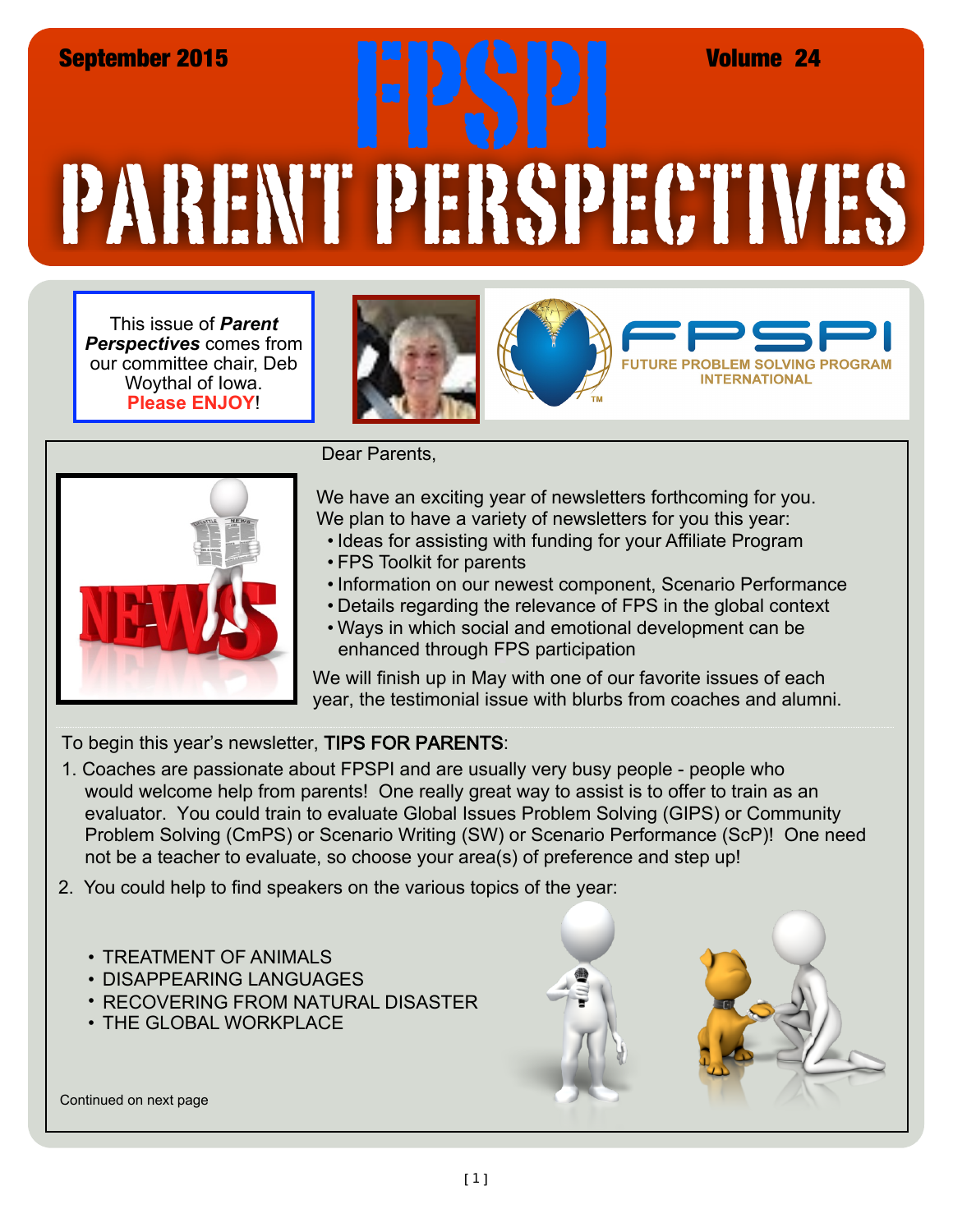(Continued from Page 1)

- 3. You could offer to coordinate a healthy treats schedule for FPS meetings. (You have no idea how appreciated this would be by the students and the coach!)
- 4. How about helping with fund-raising? If the FPS-ers travel to an Affiliate Bowl or International Conference or need additional resources/materials, funds are critically needed.



- 5. If you are in a country in which the main language is not English, you could offer to translate the English version of one or more resource or publication into the country's native language.
- 6. If you are familiar with the 6-step creative problem solving process and the coach works with more than one team at a time, you could offer to assist during the training sessions.
- 7. You could offer to go into primary classrooms and present some lessons on Action-based Problem Solving (AbPS publications are available from [www.fpspimart.org\)](http://www.fpspimart.org). Even reading from a children's book or nursery rhyme would lead to an excellent problem solving session where you would help the students identify a problem to be solved and asking the young problem solvers what kinds of problems do they think could be caused by the problem presented in the book. (Most children's books fit this criterion!)
- 8. If you like to write, work on a team, or think futuristically, you should consider joining a Future Scene writing team! Teams of interested adults are formed after indicating the topic of interest. Teams brainstorm, research, and write collaboratively. Pay is provided, and most people find the writing experience very invigorating and rewarding! Contact April Dennis, [april@fpspi.org](mailto:april@fpspi.org), if you are interested in finding out more.
- 9. You could join an existing Adult GIPS team or form your own team. Ask your Affiliate Director or contact [april@fpspi.org](mailto:april@fpspi.org) if you are interested. It would be a very rewarding experience for you AND your child - and FUN! You do not have to be in the same locale as other team members as ROCS, our online system, is available for online completion and submission.
- 10. Become part of the Parents Committee!!! We'd love to have you! Indiana FPS grandmother, Regina Fraser, posted on her blog, a very thoughtful and pertinent piece entitled "The World Has Problems? Ask Your Kids to Solve them!" Her article was posted on the Huffington Post site, Huff/Post50. Here's the URL for you to view and share the article: <http://tinyurl.com/qanuop7>



## **EXCELLENT FPSPI RESOURCES:**

 FPS provides annual resources and coaching handbooks for each component. Along with curricular resources like our classroom curriculum and the champion publications, resources for critical and creative thinking and team building are available. We have ALL kinds of FPS materials available in binder-ready or electronic formats.

Here are three coach-tested-tried-and-found- to-be-excellent resources for the various components of FPSPI available at www.fpspi[mart.org:](http://www.fpspimart.org)

*1. Readings, Research and Resources* (RR&R)

This book provides current article summaries for each of the four FPS topics of the year, along with important vocabulary and definitions, a topic overview, and suggestions for discussion questions. The RR&R is an excellent background resource for parents so you can discuss the topic with your son or daughter.

## *2. Topic Activity Units*

ask the coach if you could prepare one activities to enhance the FPSers' learning about the These units are filled with wonderfully FUN ways to work with the present topics. You could topic.

**Continued**